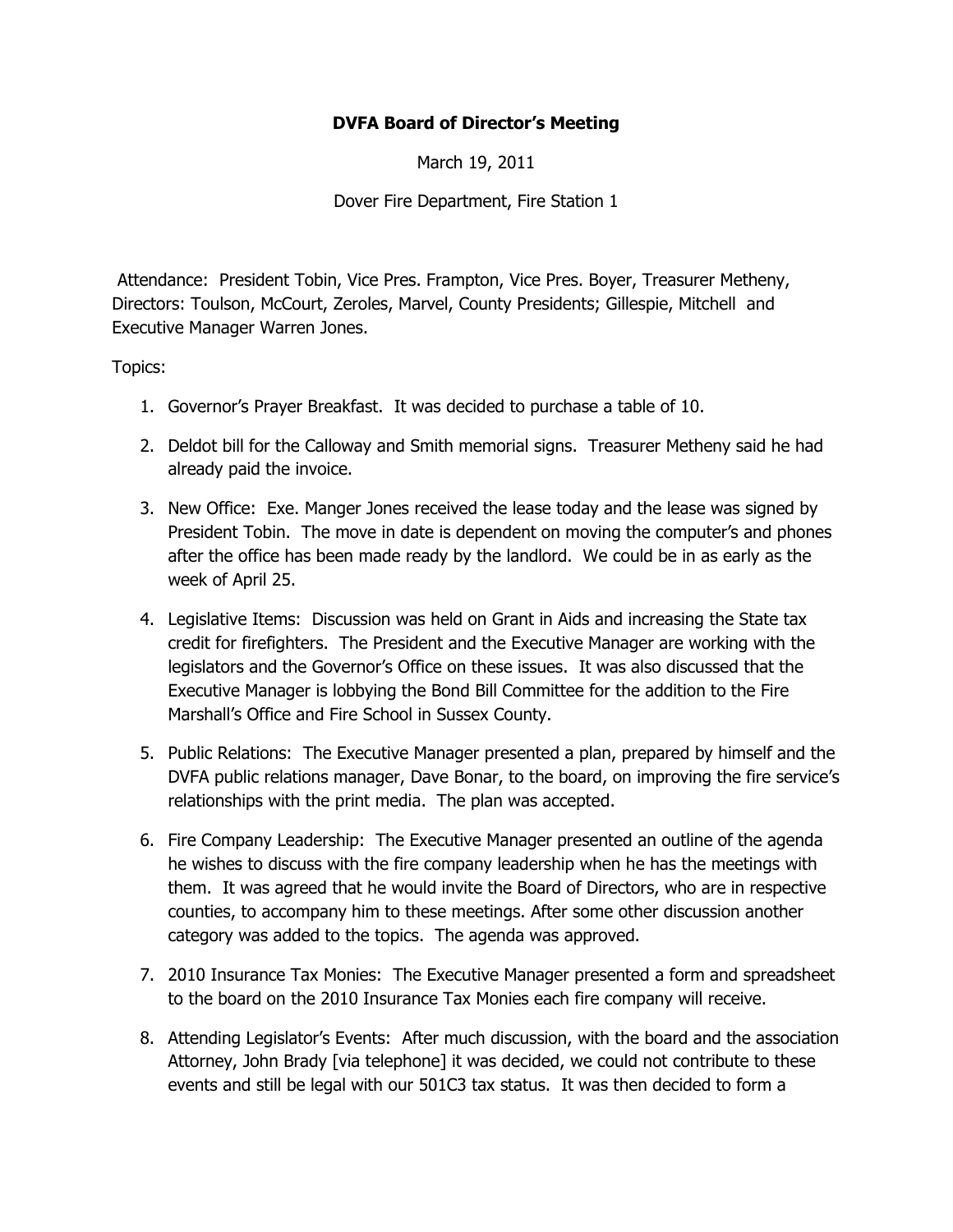separate 501C4 company under the name of the Delaware Volunteer Firefighter's Government Affairs PAC and to use this company to fund the tickets for these events.

- 9. President Tobin thanked all the officers for their help in making our attendance at CFSI a success. It was team effort and very appreciated. He also spoke of the award presented to Odessa and how extremely proud he was for the Odessa Fire Company and the State of Delaware.
- 10. President Tobin discussed the idea of forming a personnel committee to handle the full time employees of the DVFA. The committee would be the three elected directors and the 2<sup>nd</sup> Vice President.

Motion by Vice President Frampton, Second by President Gillepsie to approve the committee, motion carried unanimously.

- 11. President Tobin discussed the limits of the officer's credit cards. Motion by Director Marvel, Second by Director Toulson in increase the limits to \$5000.00, motion carried unanimously
- 12. President Tobin brought up a request from the State Insurance Commissioner's for a DVFA committee to assist in developing a system to settle the determination of where the insurance is written and where the credit should be applied. It was suggested that the Executive Manager and one person from each county serve on this committee. It was also noted that Dan Burris of Volunteer Hose be the NCC representative.

Motion by President Gillepsie, second by Director McCourt to approve the committee, motion carried unanimously.

- 13. President Tobin brought up a request to form a committee to work with the Treasurer. The committee would be Ray Stevens from Sussex County, Rich Perillo from New Castle County, and George Pyott from Kent County. Motion by Vice President Frampton, Second by Vice President Boyer, to accept, Motion carried unanimously.
- 14. After discussion by Treasurer Metheny on the mileage reimbursement for the Executive Manager, President Tobin made the suggestion that the officers look into leasing a vehicle for the Executive Manager. He felt that one with good MPG could be leased and be less of an expense to the association than the present system. Motion by Vice President Frampton, Second by Director Zeroles, for the President, with his vast automobile knowledge, be a committee of one to research this idea and present his findings at the next officer's meeting and if approved, bring it to the Association for approval at the June Executive Meeting, motion carried unanimously.
- 15. Treasurer Metheny also discussed the upcoming Fire Corp training to be held May 22, 2011, from 9:00 a.m. till 12:00 p.m. at the Dover Fire School.